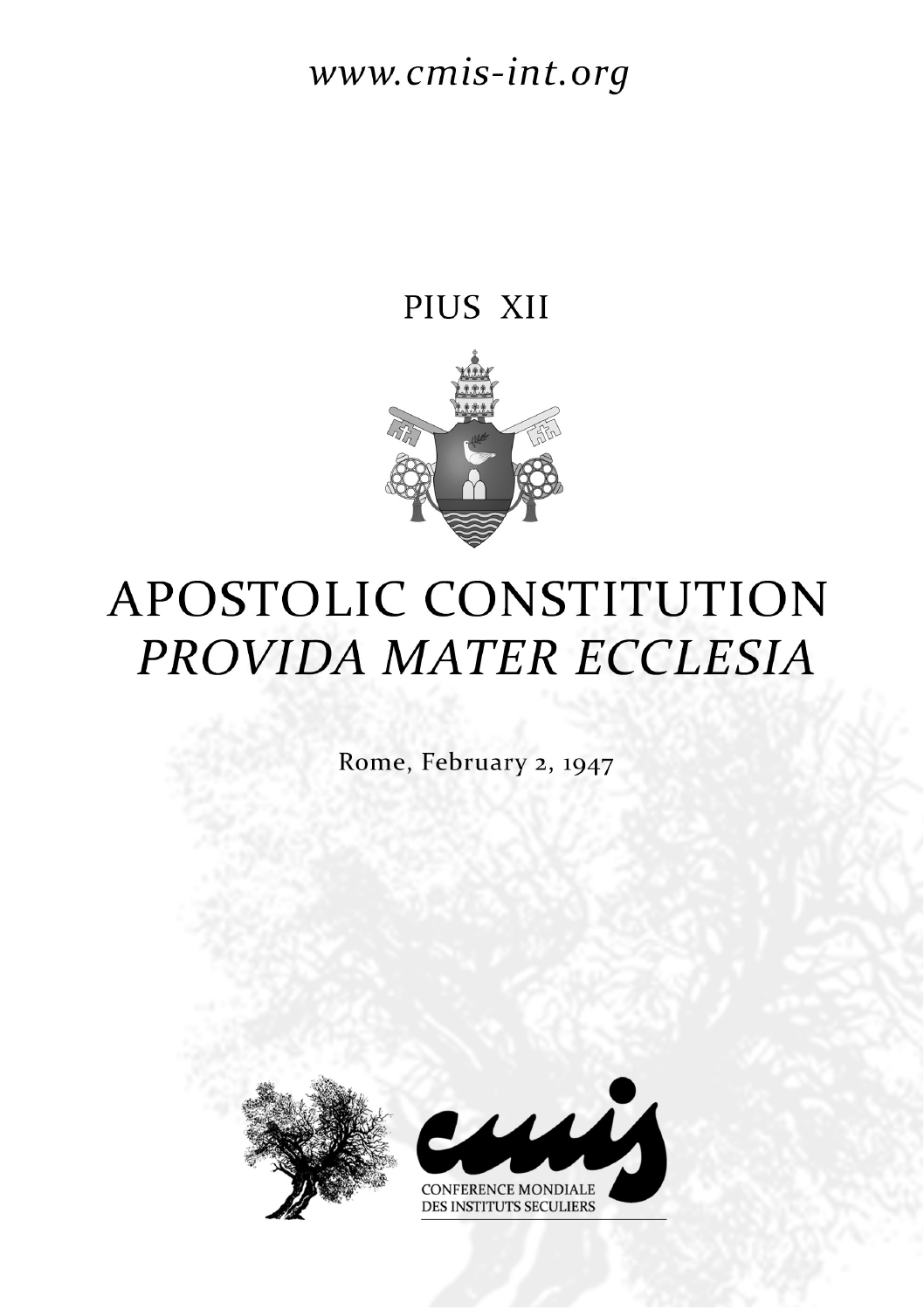#### APOSTOLIC CONSTITUTION PROVIDA MATER ECCLESIA

Rome, February 2, 1947.

l. An impressive chain of witness through the ages ‑ Popes, Councils, Fathers, the wide sweep of Church history, the building of Canon Law ‑ show how lovingly and earnestly the Church, far seeing Mother that she is, has cared for her best loved children,<sup>1</sup> those who commit the whole of life, like slaves to Christ the Lord, following him through thick and thin along their freely chosen way of the evangelical counsels. She has given them wise precepts for the ordering of their life to make them ever worthy of so heavenly an enterprise, so angelic a vocation<sup>2</sup>.

2. From the very first era of Christian history, when the Church could be said to be still in its cradle, she explained with authority those doctrines and examples of Christ<sup>3</sup> and the Apostles<sup>4</sup> which draw us to perfection. There is teaching, given with sureness of touch, on how to lead a life dedicated to perfection, how best to combine its essential features.

3. Thanks to the consistent active involvement of Church and Ministry in the promotion of, and care for, a life of complete dedication and consecration to Christ, "the first Christian communities were ready-made seed-beds for the evangelical counsels", good soil with the promise of excellent fruit. In the Apostolic Fathers and the older

<sup>1.</sup> Pius XI, Message on the radio, 12 February 1931, R.C.R. 1931, p. 89.

<sup>2.</sup> Cfr. Tertullius, Ad uxorem, lib. 1, c. IV (PL, 1,1281); Ambrosius, De virginibus, 1, 3, 11 (PL, XVI, 202); Eucherius Lugdun., Exhortalio af Monachos, I (PL, L, 865); Bernardus, Epistola CDXLLX (PL, CLXXXII, 641); Id., Apologia ad Guillelmum, c. X (PL, CLXXXII, 912 .

<sup>3.</sup> Mt, XVI, 24; XIX, 10‑12; 16‑21; Mk X, 17‑21, 23‑30; Lk, XVIII, 18‑22, 2429; XX, 3436.

<sup>4.</sup> I Cor, VII, 25‑35, 37‑38, 40; Mt, XIX 27; Mk, X, 28; Lk, XVIII, 28; Acts, XXI, 8‑9; Rev. XIV, 4‑5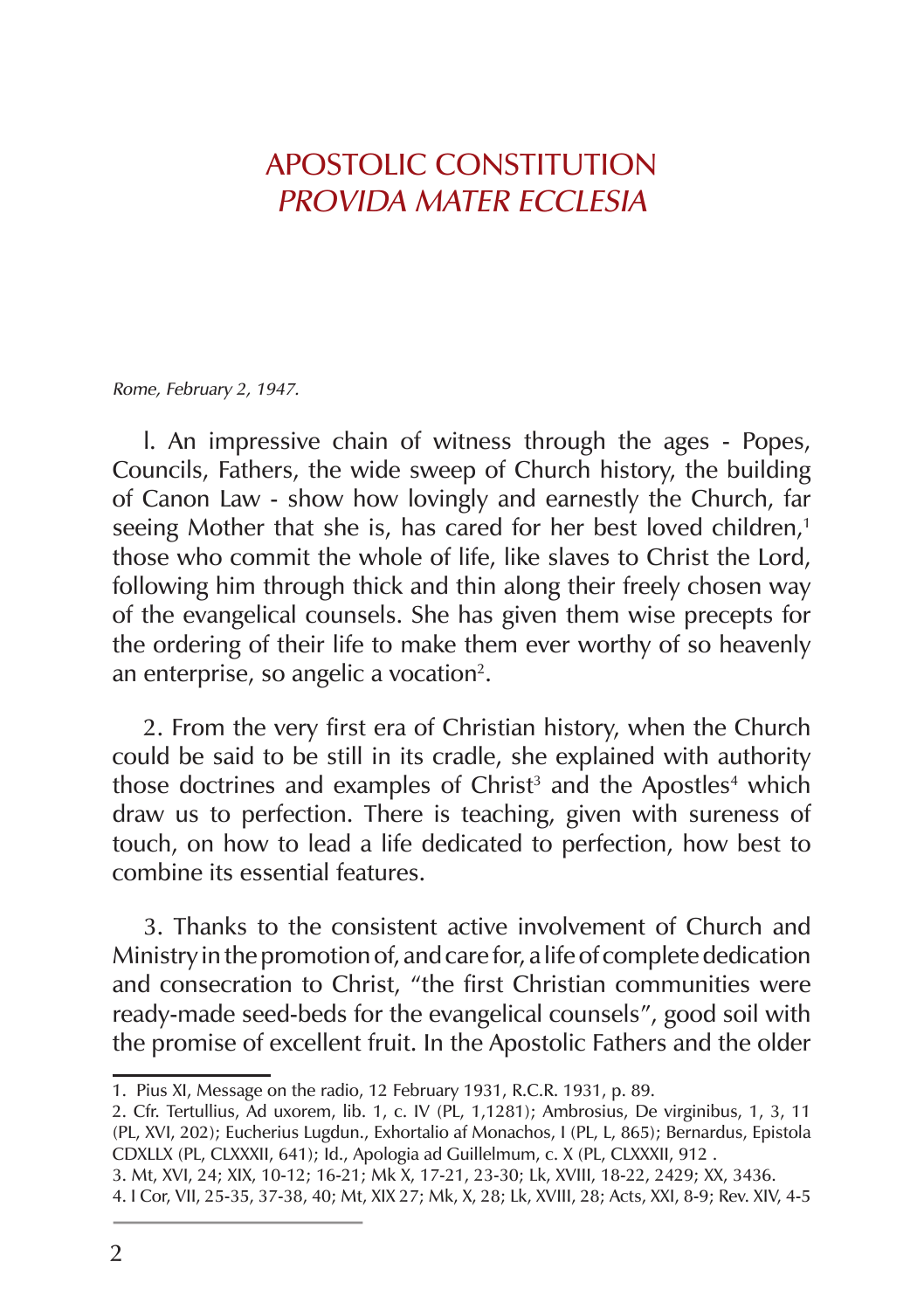Christian writers<sup>5</sup> there is abundant evidence that in the various local churches the profession of a life of perfection had developed to a stage where it had begun to constitute an order or social class ('ascetics', 'the continents', 'virgins') widely accepted, approved and esteemed.6

4. Faithful to Christ her spouse, ever true to herself, guided by the Holy Spirit, moving with unerring and unhesitating steps through the long ages of her history, from the earliest beginnings to the formation of Canon Law, the Church has gradually developed the discipline of the state of perfection.

5. To those who chose to make public external profession of perfection in any form the Church, like a good mother acquiescing in a child's request, has always given every kind of help for so holy a purpose. For individual profession of perfection ‑ always "coram Ecclesia" in the face of the Church, and public ‑ it was provided that the Church herself should receive it and recognize it. But the Church has always wisely given it the seal of her sanction and strenuously defended it and given it many canonical effects. This is seen in the primitive and venerable Blessing and Consecration of Virgins<sup>7</sup> which had its own liturgical rite.

6. From the time of the "Peace of Constantine", this care for the profession of perfection was, as the situation demanded, directed chiefly to public profession properly so called, i.e. made by groups

<sup>5.</sup> Ignatius, Ad Polycarp., V (PG, V, 724); Polycarpus, Ad Philippen., V, 3 (PC, V, 1009); Iustinus Philosophus, Apologia I pro christianis (PG, VI, 349,; Clemens Alexandrinus, Stromata (PG, VIII, 24); Hyppolitus, In Proverb. (PG X, 628); Id., De Virgine Corinthiaca (PG, X, 871‑874); Origenes, In Num. hom., II, 1 (PG, XII, 590); Methodius, Convivium decem virginum (PG, XVIII, 27‑220); Tertullianus, Ad uxorem, lib., I, c. VII‑VIII (PL, I, 1286‑1287); Id., De resurrectione carnis, c. VIII (PL. 11, 806); Cyprianus, Epistola XXXVI (PL, IV, 827); Id., Epist., LXII, 11 (PL, IV, 366); Id., Testimon. adv. iudeos, lib. III, c. LXXIV (PL, IV, 771); Ambrosius, De viduis, II, 9 et sqq. (PL, XVI, 250‑25l); Cassianus, De tribus generibus monachorum, V (PL, XLIX, 1094); Athenagoras, Legatio pro christianis (PG, VI, 965).

<sup>6. (</sup>Acts, XXI, 8‑l0; cfr. Ignatius Antioch., Ad Smyrn., XIII (PG, V, 717); Id., Ad Polyc., V (PG, V, 728); Tertullianus, De virginibus velandis (PL, II, 935 sqq.); Id., De exhortatione castitatis, c. VII (PL, 11, 922); Cyprianus, De habitu virginum, II (PL, IV, 443); Hieronymus, Epistola LVIII, 4‑6 (PL, XXII, 582‑583); Augustinus, Sermo CCXIV (PL, XXXVIII, 1070); Id., Contra Faustum Manichaeum, lib., V, c. IX (PL, XLII, 226).

<sup>7.</sup> Cfr. Optatus, De schismte donatistarum, lib. VI (PL, XI, 1071 sqq.); Pontificale Romanun, I 1: De benedictione et consecratione Virginum.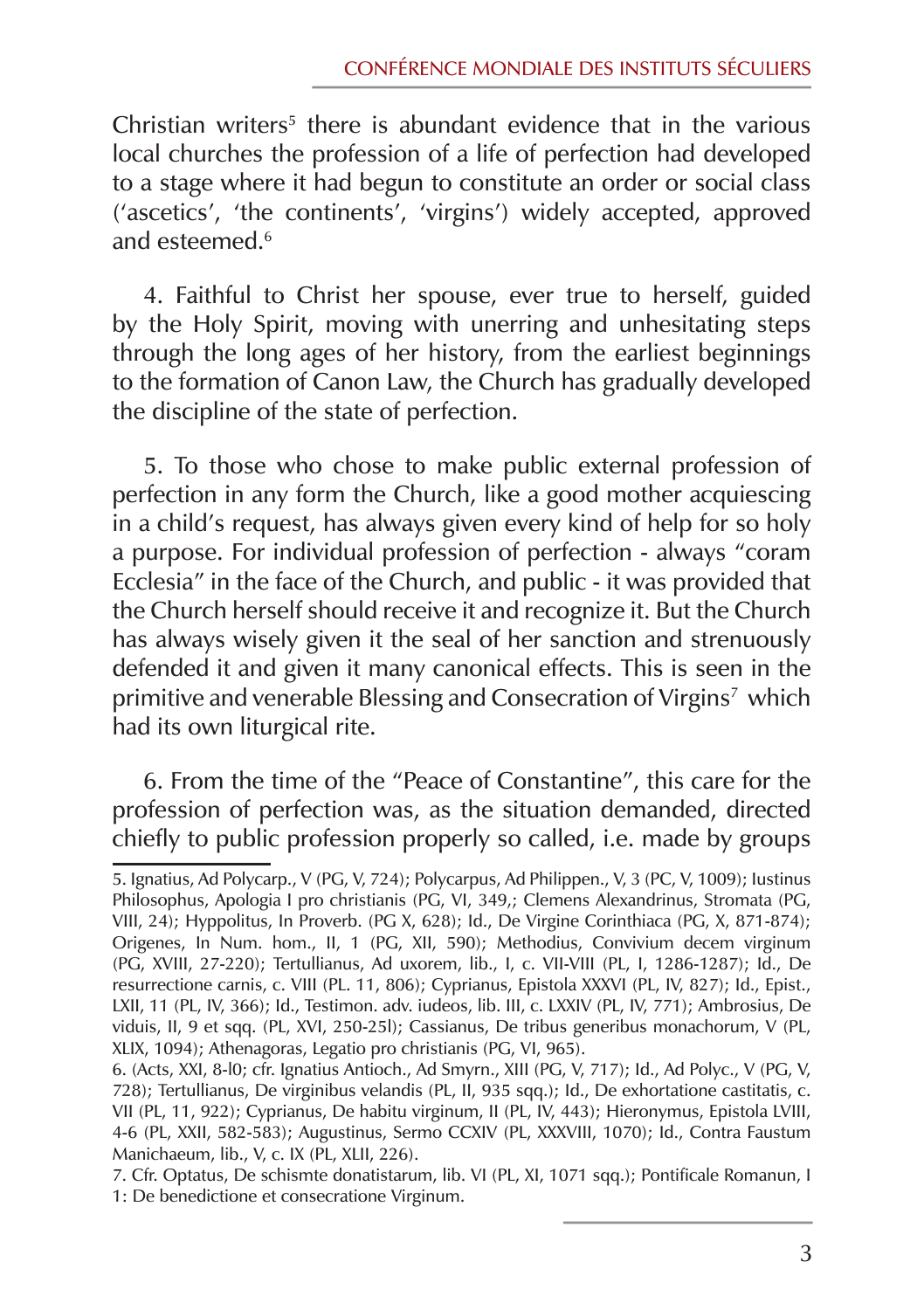united in fellowship for this purpose, approved and established by favor or command of Church Authority.

7. We have only to look at the glorious calendar of religious men and women through the ages to see how a canonical religious life is closely interwoven with the holiness and catholic apostolate of the Church itself. The relationship is integral to the Church and to the Religious Orders and Congregations, which by the grace of the life‑giving Spirit has grown gradually and steadily in deeper and firmer self-consistency and unity and in wonderful variety of forms.

8. It was to be expected, as in fact it happened, that the field of juridical structure should reflect this development. Faithful to the guiding hand of God's wisdom and providence the Church so legislated for the canonical state of perfection as to make it one of the cornerstones from which the edifice of ecclesiastical discipline would be built.

9. In the first place the public state of perfection was given the standing of one of the three chief ecclesiastical states of life, a new canonical category was created. No other class of "canonical persons" was thought necessary, only religious (cleric or lay), (Canon 107). This deserves profound reflection. The existing "orders of canonical persons" were considered to arise by divine law from the nature of the Church as hierarchically constituted and structured: to these was thus added an ecclesiastical institution (canons 107, l08/3). This class, "religious", a state between the two and compatible with either, was created for no other reason than that it is closely identified with the essential purpose of the Church, sanctification effectually sought in ways congruous to so sublime a purpose.

10. Public profession may in fact of itself produce nothing. The Church therefore with progressively rigorous requirements restricted the approval of this canonical state of perfection to associations founded by the Church itself, that is to Religious (Canon 488/l) who received from the Church both canonical existence and approval of their way of life: in practice this meant approval, after trial and slow mature consideration, in virtue of the Church's teaching office not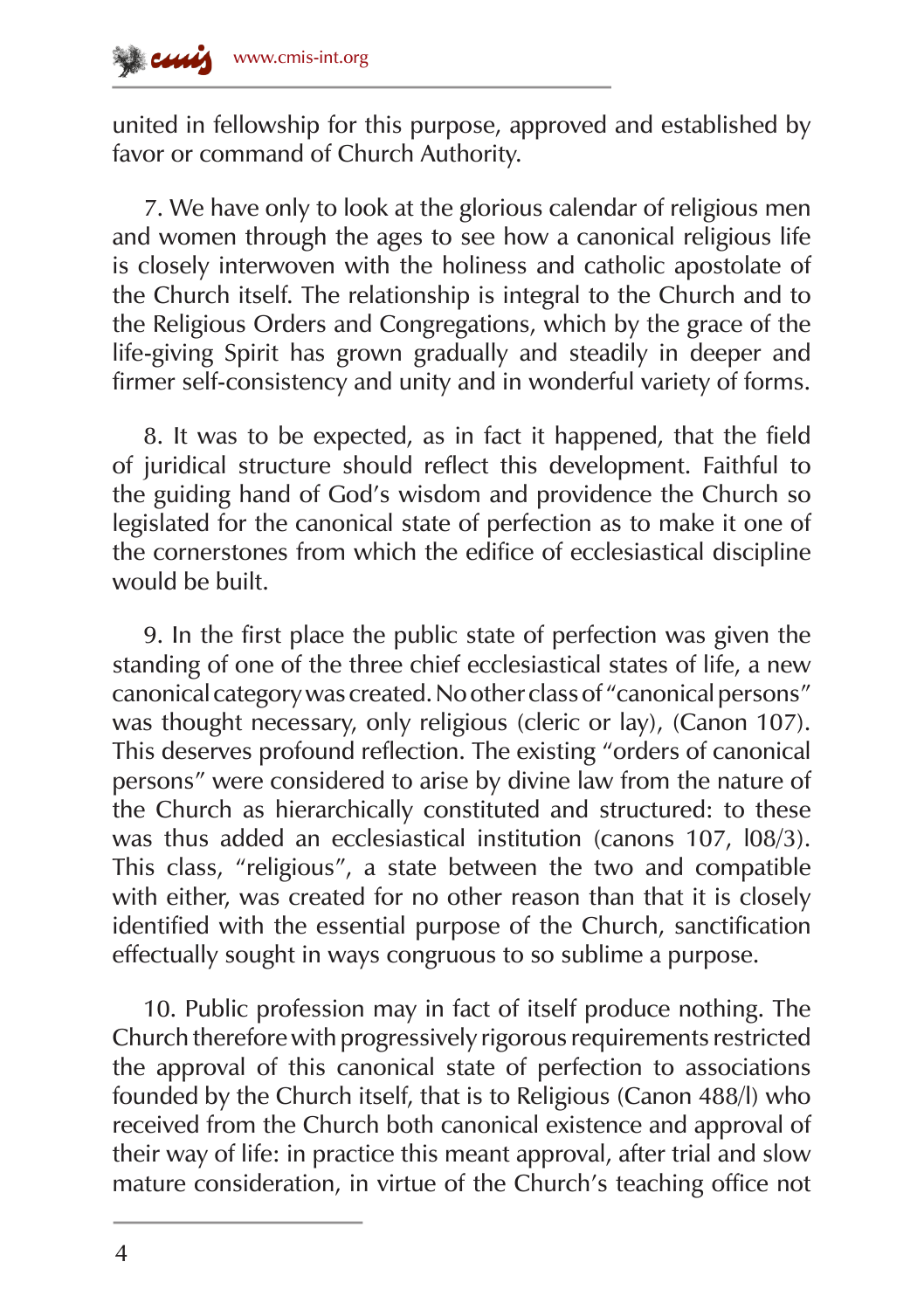only in theoretical terms but in real life lived, and, tried and retried by the test of experience, seen to be lived.

11 . The Code of Canon Law is so strict and uncompromising on this point that no exception whatever is contemplated. No canonical state of perfection is recognized unless the profession is made in a Religious Order or Congregation.

12. Finally, as the state of perfection has the status of a legal entity with its appropriate discipline, the Church made the wise provision that, for clerical Orders or Congregations, in all things that pertained to the Religious as clerics, the Order or Congregation itself would take the place of the diocese and admission would be equivalent to clerical incarnation. (canons 111 § 1, 115, 585). In the Code all the existing laws on Religious were assembled, reviewed, and given a definite formulation. Confirmation, cumulative from various contests, was given to the canonical acceptance of "states of perfection" as also to their legal standing. To Pope Leo XIII canonical provisions "Conditae a Christo"8 a supplement was given, to complete the picture by the admission of Congregations of simple vows to the status of Religious. With this it could be thought that the whole terrain was mapped out. But a further possibility had to be envisaged. There were associations which had deserved well of Church and State but had not all the specific features and legal formalities (public vows for instance) which go with a canonical state of perfection. Yet they were closely akin to Religious since they had everything that makes a life of perfection in the plain meaning of those words. With these, too, the Church must be concerned. They must be given in some way full and equal canonical standing in the manner and degree appropriate to their nature. This was accordingly done by an addendum to the section on Religious (Tit. XVII, Lib. II).

13. These wise and prudent laws, proofs of the Church's love and concern, made full provision for those very many who had set their hearts on leaving their secular condition and embarking upon a new way of life canonically approved, the life of Religious,

<sup>8.</sup> Cost. "Conditae a Christo Ecclesiae", 8 dec. 1900; cfr Leonis XIII, Acta, vol. XX, p. 317‑327.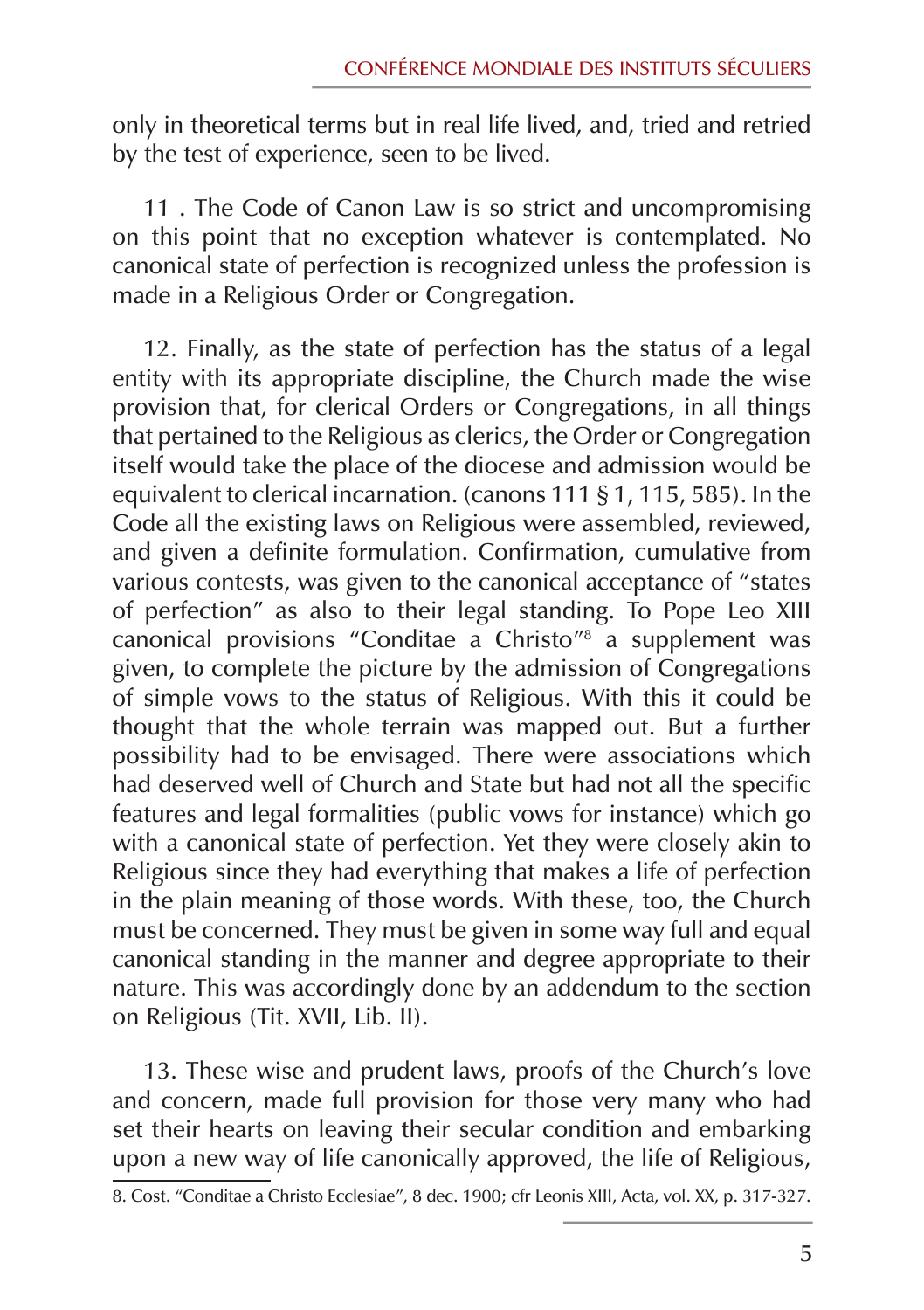a life consecrated and ordered solely and exclusively for the achievement of perfection.

4. But God's merciful kindness does not discriminate between man and man.9 At his ways and purposes we can only wonder. He has sent out his invitation, time and time again, to all the faithful, that all should seek and practice perfection,<sup>10</sup> wherever they may be. So it has came about in the working of Divine Providence that many chosen souls even in the midst of the world, so vicious and corrupt, especially in our times, have opened out to him like flowers to the sun, souls not only full of burning zeal for that perfection to which each single soul is called, but capable in the midst of the world with a vocation that is from God of finding new and excellent ways of seeking perfection together in associations suitable to the needs of our times and yet well adapted to the search for perfection.

15. Every man and every woman may, in the hidden world of the human heart, (the canon lawyer would call it forum internum) reach out to perfection. This context of high personal endeavor we heartily commend to the prudence and zeal of spiritual directors. Our concern here is with the visible structure, the forum externum, associations which undertake to guide their members along the way that leads to perfection.

16. We do not mean every kind of association of people who are sincerely committed to secular Christian perfection. We are thinking of those which for all practical and essential purposes are closest akin to the states of perfection already recognized in the Church, and in particular to the Societies without public vows (Tit. XVII, of the Code) which have their own external ways of association, different from the common life of Religious. This convergence of essentials, as between these two kinds of association, is seen in the following common features: they have an internal organization with rules and regulations and distributed responsibilities: full membership involves freedom from incompatible commitments:

<sup>9. 2</sup> Par., XIX, 7; Rom,11, 11; Eph Vl, 9; Col.111, 25.

<sup>10.</sup> Mt, V,48; XIX, 12; Col, IV, 12; James, l, 4.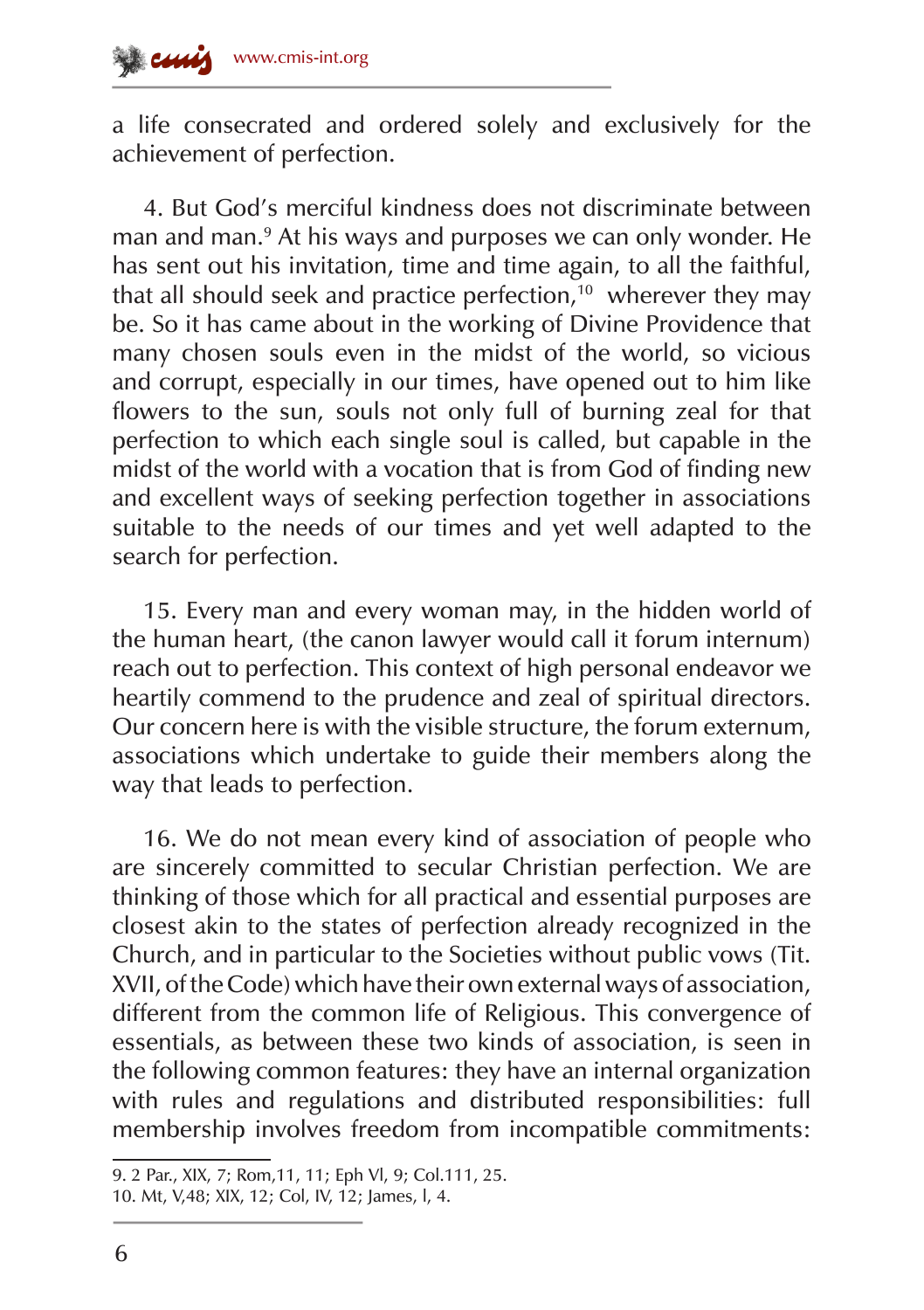they profess the evangelical counsels: they have their definite ways of ministry and apostolate.

17. One can see the hand of God with the emergence during the early years of the nineteenth century of such groups. The purpose then was to follow the evangelical counsels in the world and to be free to take on those imperative tasks of charity from which in those iniquitous times the religious communities were practically debarred11.

l8. These earliest Institutes gave progressive factual proof of their worth. They had wise and exacting standards for admission. The training was well thought out and of sufficient duration, their method of shaping the members' daily life in the world was a combination of firmness and freedom to more. God's blessing was on their efforts, his grace was with them. It became quite clear that a strict and effectual consecration of oneself to the Lord in the world, much the same as that of Religious, was possible not only in the interior life but also in visible form, and that this did in itself constitute a most useful means by which apostolic action could reach and permeate the secular environment. For these reasons "these Societies have repeatedly been given, equally with Religious Congregations, the hallmark of official praise from the Holy See"<sup>12</sup>.

19. The successful development of these Institutes showed their varied potential for souls and for the Church.

20. In such Institutes it is quite possible to lead a life of perfection in spite of any difficulties arising from time, place and circumstances. For those who wish to do that but cannot or should not join a Religious Community, an Institute is often the answer. The effectiveness of Institute life in the Christian renewal of families, of secular professions, of society in general, through people's daily contact, from the inside of the secular scene, with lives perfectly and totally dedicated to God's sanctifying work in them is obvious. These Institutes also open the way to many forms of apostolate and 11. S. C. Episcoporum et Regularium dec. "Ecclesia Catholica ", d. 11 augusti 1889; cfr . A. S. S., XXIII, 634 .

<sup>12.</sup> S. C. Episcoporum et Regularium dec. "Ecclesia Catholica".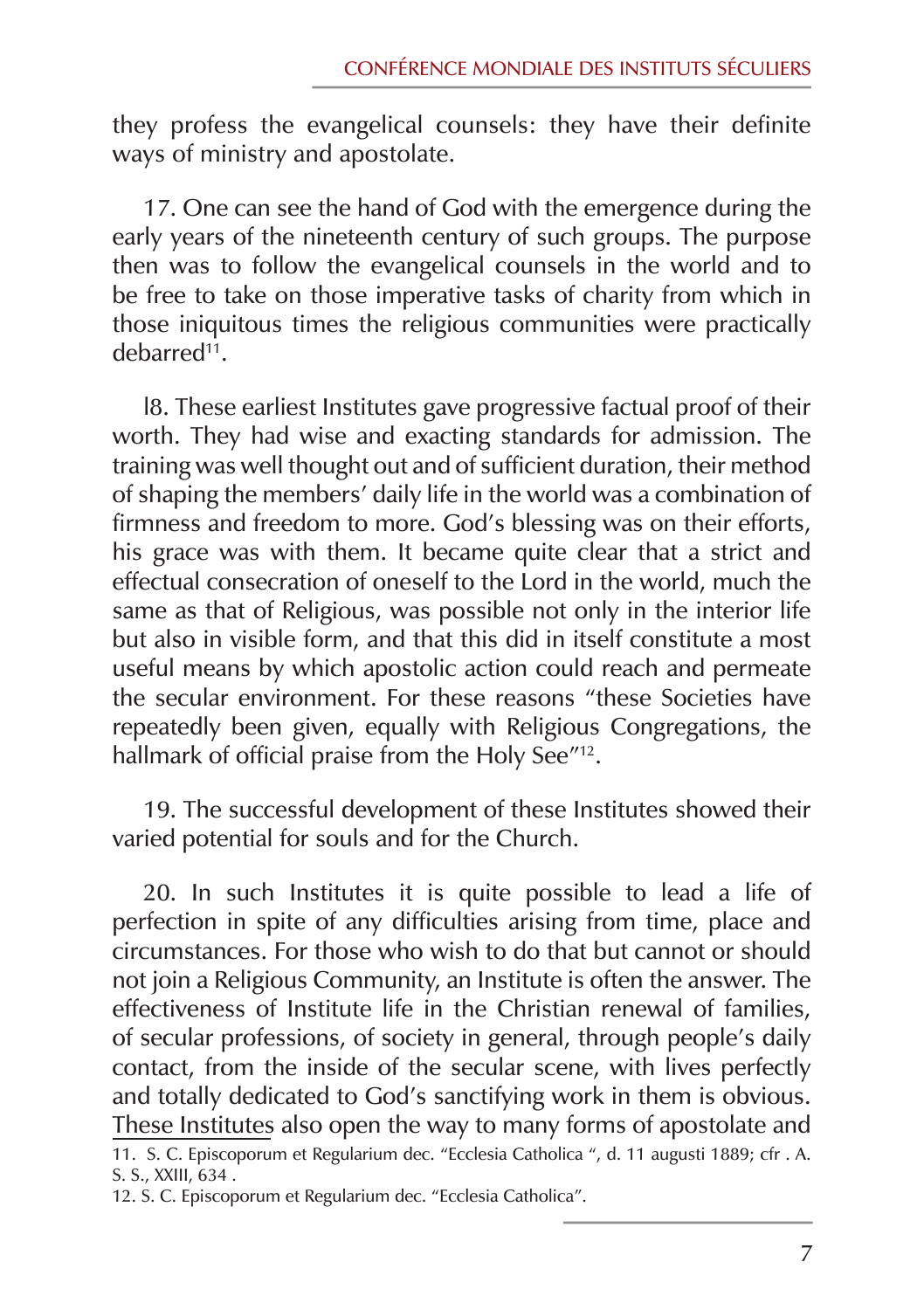service in times, places and circumstances from which priests and Religious are excluded by the nature of their calling, or which for other reasons are not accessible to them.

21. On the debit side of the account experience proved that this kind of free-lancing in the life of perfection without the help and support of common life and a religious habit had its difficulties and dangers which showed up from time to time as they could in the nature of the case be expected to do. There was no surveillance by the diocesan bishop who might well be ignorant of its presence in his diocese nor by superiors who often lived at a distance. There was great discussion about where they stood in Canon Law and what the Holy See had intended in giving them approval.

22. In 1889 Pope Leo XIII had issued a Decree on the subject<sup>13</sup> to the following effect: Although it was permissible to encourage and approve such Institutes the Congregation itself encouraged and approved them not as Religious Congregations but only as pious sodalities which did not have the existing canonical requirements for such status, in particular a real religious profession, since the vows (where they had vows) were private not public, that is received by a lawful Superior in the name of the Church. Such encouragement and approval could be given only on condition that the respective Ordinaries were given full information and responsibility. These statements and regulations were effective at the time in clarifying the nature of these Institutes without impeding their development and progress.

23. Quietly and without publicity the Secular Institutes have proliferated in the last forty years. They have taken many and various forms and some of them are completely self-contained while others are linked in various ways with existing Religious Orders, Congregations or Societies.

24. The Apostolic Constitution Conditae a Christo said nothing about Secular Institutes, being concerned only with Religious Congregations. The Code of Canon Law did not contemplate them

<sup>13.</sup> Cfr. A.S.S. XXIII. 634.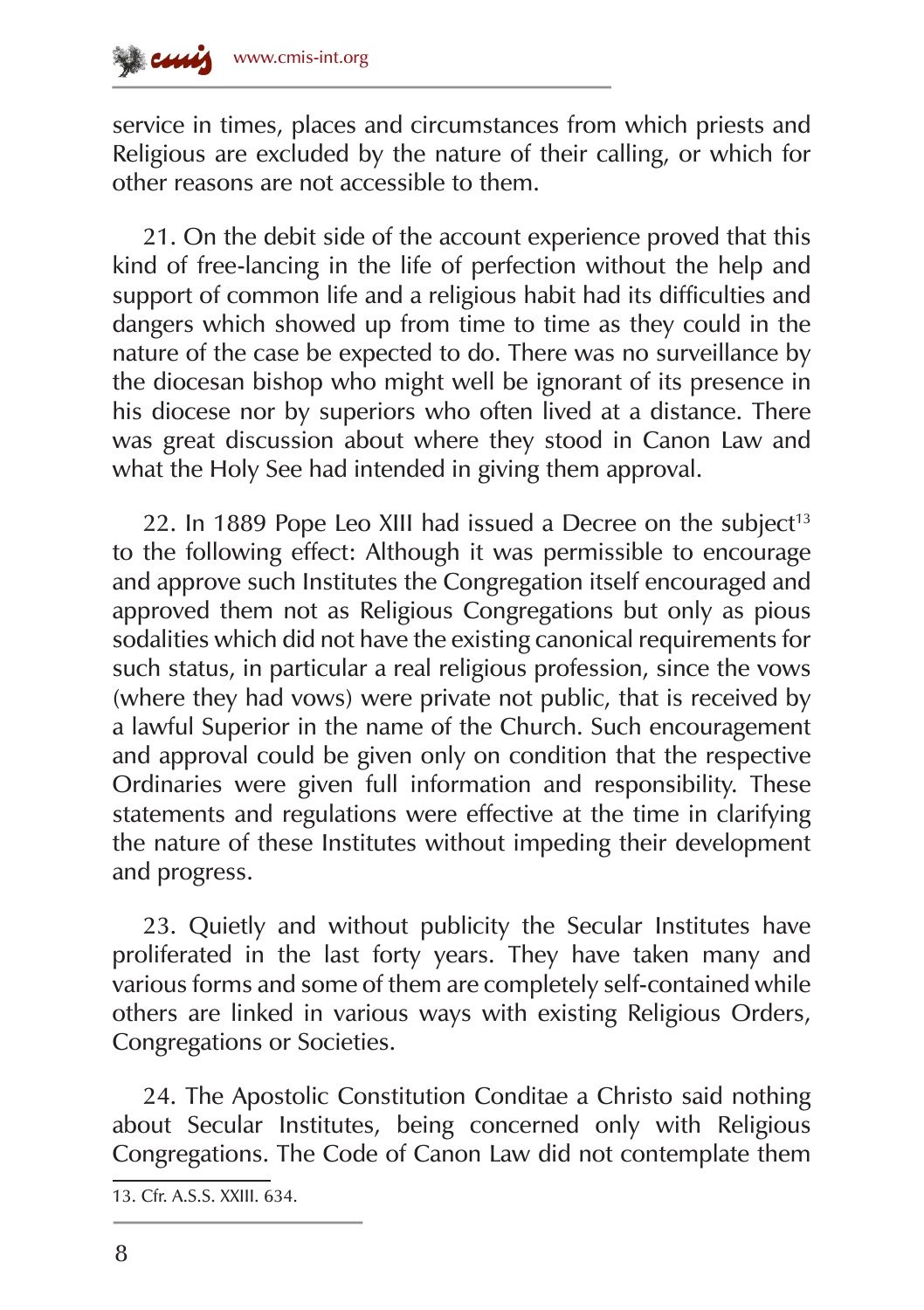because the time was not ripe for giving them canonical structure. The matter was deferred to future legislation.

25. In the light of all this, acutely conscious of Our responsibility in this field and not insensible to the claim of paternal love which these generous seekers of holiness in the world make upon us, We decided that what was needed was a wise, clear‑cut differentiation of Institutes with full and authentic life of perfection as the test of authenticity; We were aware of the danger of thoughtless and feckless founders and the consequent proliferation of Institutes. We were also persuaded that deserving Institutes should have their own law based on their own meaning and purpose and condition. We have therefore decided to do for Secular Institutes with this present document what Pope Leo XIII did for Religious Congregations of Simple Vows with the Apostolic Constitution Conditae a Christo.14

26. This present document is the result. It was first examined by the Holy Office, then, in Our name and under Our own guidance, it was reviewed and given its final wording by the Sacred Congregation for Religious. We hereby approve it. In general and in detail as here‑under each statement, decree and constitution has our Apostolic authority.

27. The executive body with delegated plenary powers is the Sacred Congregation for Religious.

### The Law of Secular Institutes

Art. I - Societies, clerical or lay, whose members make profession of the evangelical counsels, living in a secular condition for the purpose of Christian perfection and full apostolate shall be distinguished from all other associations (C.I.C. Pars Tertia, Lib. II ) by the name of Institutes or Secular Institutes and shall be governed by this present Apostolic Constitution.

<sup>14.</sup> Cfr. Leonis XIII, Acta, vol. XX. D. 317‑327.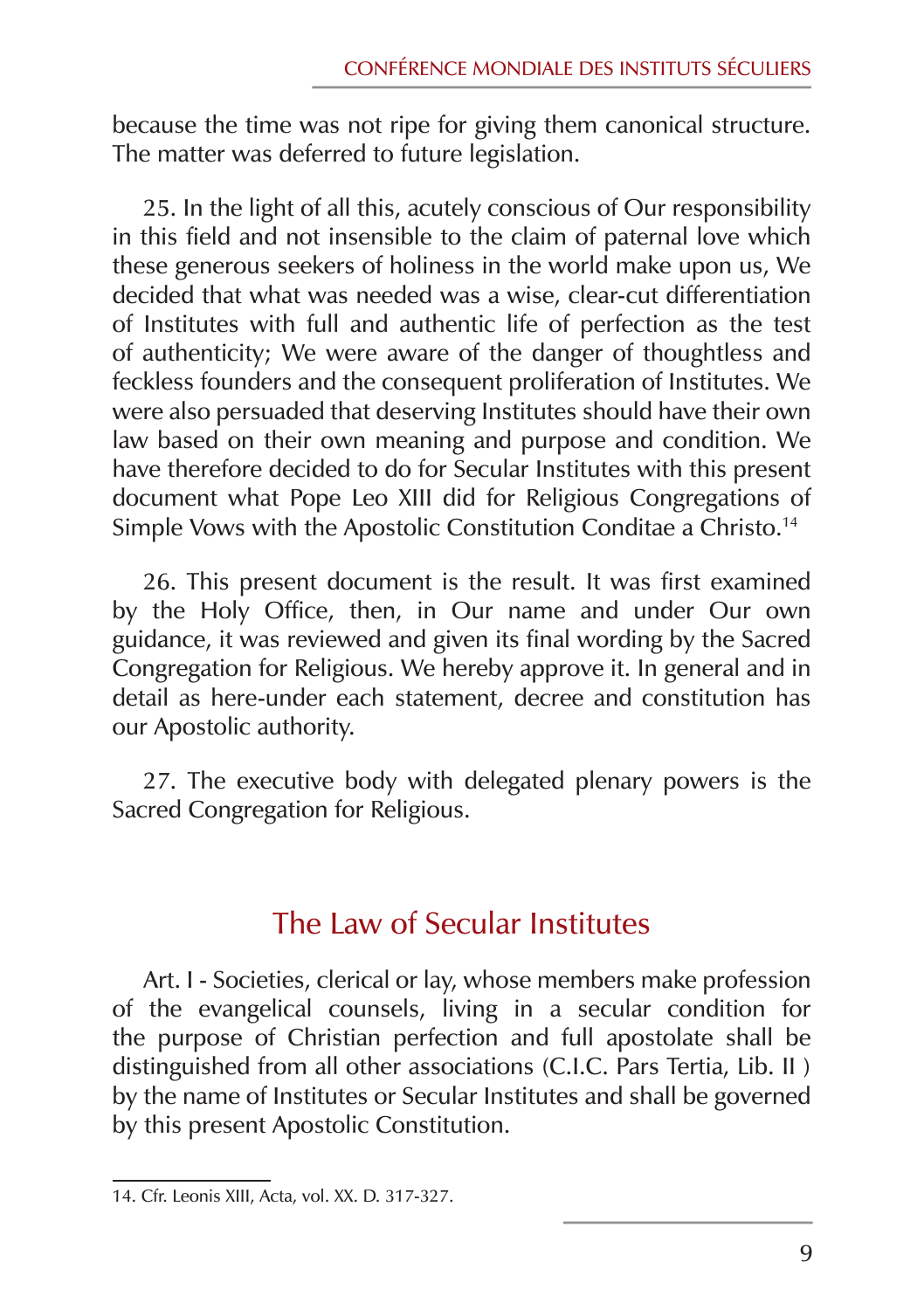

Art. II - § 1. Not having the three public religious vows (canons 1308 1 and 488, l ) and being under no obligation to lead the canonical common life under the same roof (canons 487 and 673 ff.), Secular Institutes:

l. In law, normally, neither are nor, properly speaking, can be called Religious Orders or Congregations (canons 487 and 488, 1) or Societies of Common Life (c. 673, 1 );

2. They are not bound by the legislation made for Religious Orders or Congregations as such: nor can they follow it except in cases where, by way of exception, some point of this legislation ‑ in particular legislation for Societies without public vows - is lawfully adapted and applied to them.

§ 2. Without prejudice to existing common relevant canonical norms, Institutes are governed by these prescriptions as their own proper law framed in view of their proper natural conditions:

l. The general norms of this Apostolic Constitution as being the proper Statute of all Secular Institutes.

2. Norms laid down from time to time by the Sacred Congregation for Religious as need arises and in the light of experience, whether by way of interpreting the Constitution applying it, or improving upon it in general or in given cases.

3. Particular Constitutions approved in accordance with Articles V-VIII (below) which prudently adapt the general norms of law and the particular norms described above (nos. l, 2) to the various purposes, needs and circumstances of each Institute.

Art. III ‑ § l. For canonical establishment as a Secular Institute a Pious Association, over and above the common canonical requirements of Pious Associations must have the following distinctive features:

§ 2. In respect of their consecration of life and profession of Christian perfection: besides the exercises of piety and self-denial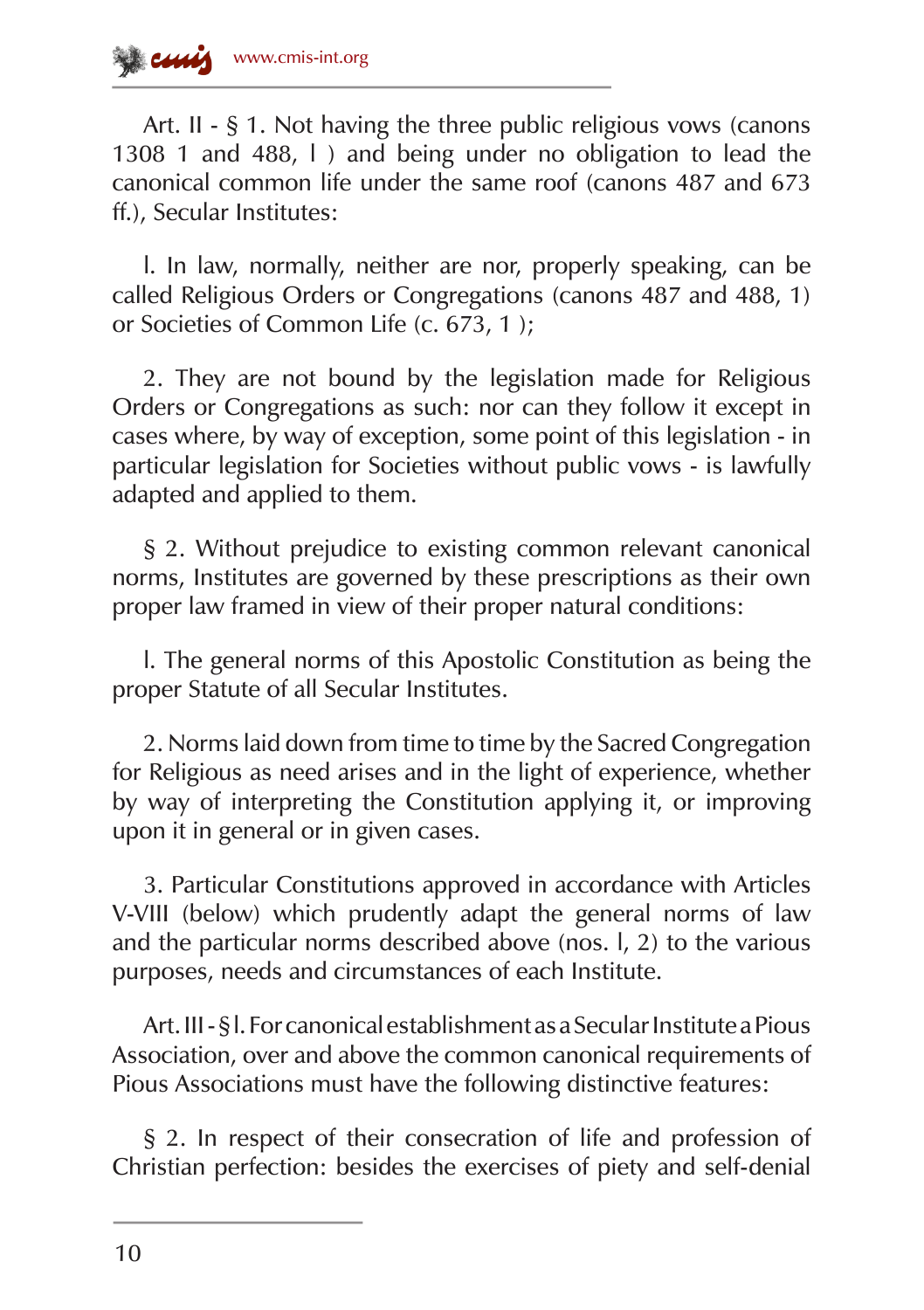which are a necessary part of the search for perfection of Christian life, those who desire to be formal members in the strict sense of the word, of a Secular Institute, must in fact tend to this perfection in the distinctive ways here specified:

1. By profession made before God of celibacy and perfect chastity in the form of a vow, oath, or consecration binding in conscience, according to the norms of the Constitutions.

2. By a vow or promise of obedience, a permanent bond enabling them to devote themselves entirely to God and works of charity or apostolate and to be constantly, in all they do, subject to and under the moral guidance of Superiors in accordance with their Constitutions.

3. By a vow or promise of poverty whereby their use of temporal goods is not free but defined and limited in accordance with the Constitutions.

§ 3. In respect of the incorporation of members and the bond thereby created: the bond of union between a Secular Institute and those who are in the strict sense of the word its members must be:

l. Stable as laid down by the Constitutions, either perpetual or temporary to be renewed at the lapse of a specified period (c.488, l );

2 Mutual and full so that, in the way specified by the Constitutions, the member hands himself over completely to the Institute and the Institute looks after the member and is responsible for him.

§ 4. In respect of common residences or houses: Secular Institutes while not requiring canonical common life, or life under one roof (Art. II, l ) must, as need or practical utility requires, have one or more houses, namely:

l. Residence for Superiors, especially General or Regional.

2. A house or houses where members in initial and final training may live or meet or hold retreats and similar gatherings.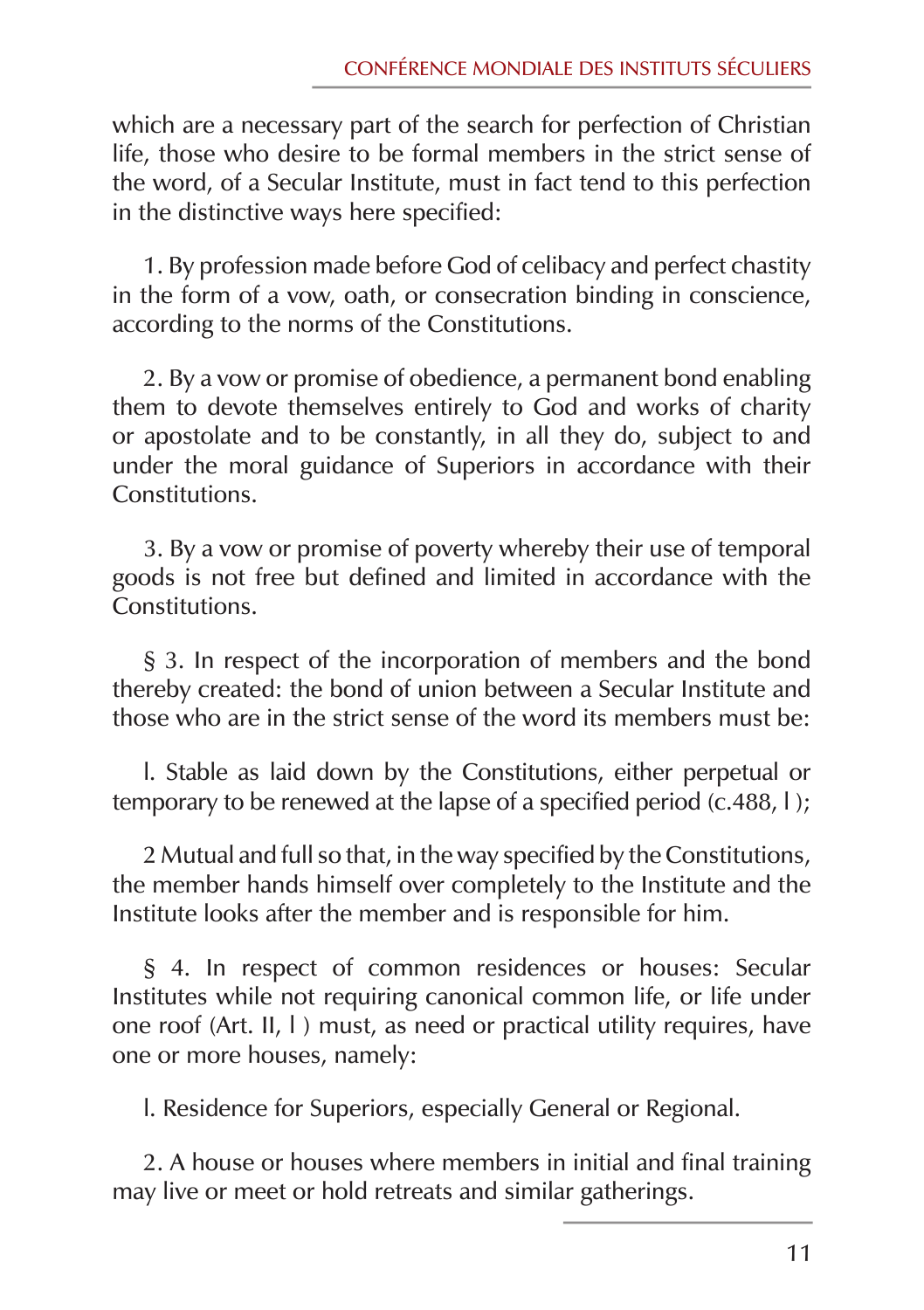3. A house or houses for members who, because of illness or circumstances, cannot look after themselves or who ought not to live on their own or in lodgings.

Art. IV - § l. The point of reference for the government and care of Secular Institutes is the Sacred Congregation for Religious without prejudice to the rights of the Sacred Congregation for the spread of the faith, as provided in Canon 252 § 3, in respect of Societies and Seminaries for Mission work.

§ 2. Associations which are of a different nature from those described in Art. I or which are not wholly committed to the aim and object there set out, as also those which lack any of the features listed in Articles I and III of this Apostolic Constitution, are subject to the legislation laid down for Associations of the Faithful in canons 684ff. and come under the Sacred Congregation of the Council - without prejudice to the provisions of c. 252 § 3 for Mission territories.

Art. V ‑ § l. Secular Institutes may be founded and given canonical existence (as in Canon l00 l and 2) by Bishops, but not by Vicars Capitular or Vicars General.

 § 2. Such foundations should not be made or permitted without previous consultation of the Sacred Congregation for Religious in accordance with c. 492 and with Art. VI here following:

Art. VI - § I. The information to be sent to the Sacred Congregation when applying for permission to make a foundation should follow the lines of the information sent when a diocesan Congregation or Society of Common Life is to be set up. With the variations arising from the nature of the case as indicated from time to time by the same Sacred Congregation.

 § 2. The permission is an endorsement in the given case of the Bishop's right to make such foundations. Particulars of the foundation should be sent to Rome for registration.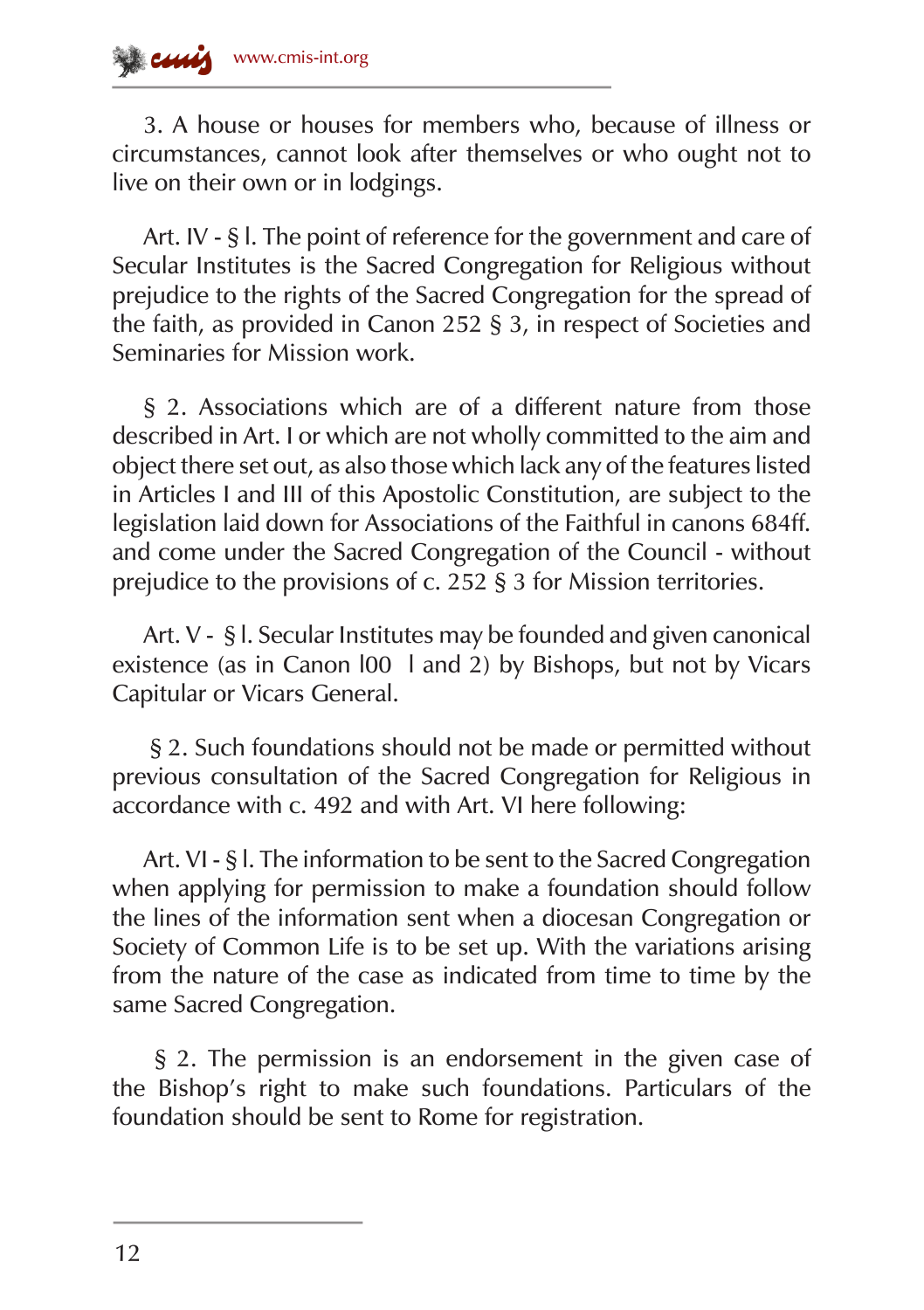Art. VII ‑ § l. By approval or decree of praise from the Holy See a Secular Institute becomes an Institute of pontifical right (c. 488, 3;673 2).

 § 2. The requirements for such approval are, in general, the same as for Congregations or Societies of Common Life (nos. 6 ff.). The variations arising from the nature of the case are indicated from time to time by the Congregation.

 § 3. Approval of the Constitutions of the Institute is given in stages: a first approval, a further approval where opportune and a definitive approval. The procedure is as follows:

l. First discussion at a meeting of the Consultors Commission under the Chairmanship of the Cardinal Secretary of the Congregation or his deputy --- the text presented and submitted with supportive arguments by at-least one Consultor.

2. A plenary meeting of the Sacred Congregation under the chairmanship of the Cardinal Prefect for detailed reconsideration and decision. Expert Consultors, including, where necessary or opportune, selected specialists, take part in this meeting.

3. The Cardinal Prefect or the Secretary at a personal Audience submits the decision to the supreme authority of the Sovereign Pontiff.

Art. VIII - In addition to their specific Secular Institute legislation, Institutes come under the jurisdiction of Local Ordinaries in accordance with the canons relevant to non-exempt Congregations or Societies of Common Life.

Art. IX ‑ The structure of responsibilities and authority within the Institutes may follow the model of Religious and Societies of Common Life, due allowance made (and approved by the Sacred Congregation) for the nature, purposes and circumstances of each.